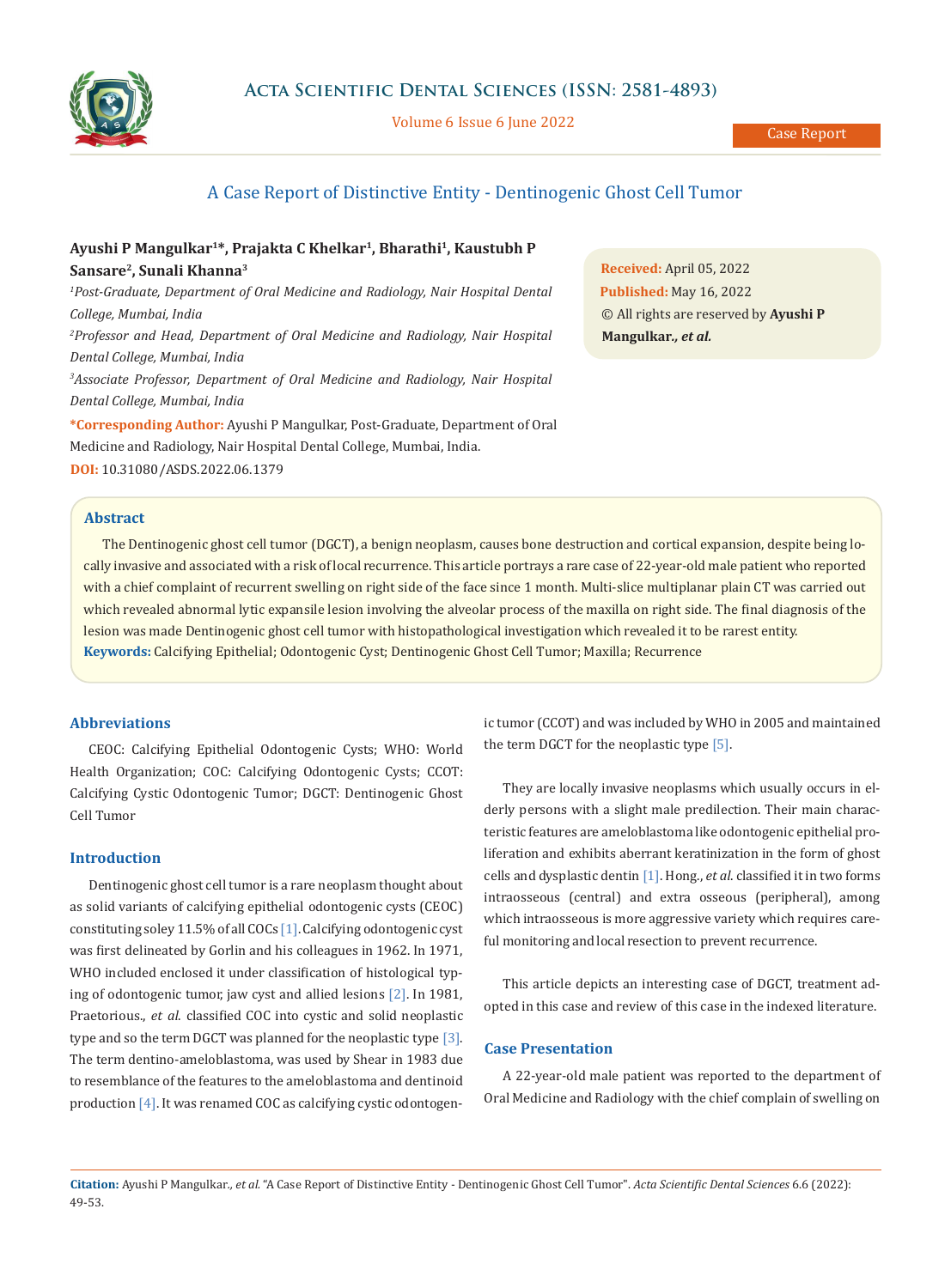right side of the face since one month. As reported by him, the swelling was slowly progressive in nature and did not give any history of pain associated with it.

It was reported that he had similar swelling in the same region of the jaw in November 2016, for which he had undergone incisional biopsy. The histopathological reports revealed presence of spindle cells suggestive of Adenomatoid tumor. In December 2016, excision of right maxillary tumor was performed under General anesthesia. Enucleation was executed by taking an incision from region 12 to 18 and a mucoperiosteal flap was raised, following this extraction of 16,17,18 was performed. Again, the specimen was sent for histo-pathological evaluation, which revealed presence of ghost cells suggestive of Dentinogenic ghost cell tumor. Patient was under follow up and did not reveal any signs of recurrence for 3 years. No relevant Family history was noted and all the vital and peripheral signs were within normal limits.

Extra-Oral examination on inspection exhibited a solitary, diffuse swelling about 3x4 cm in size, extending Anterio-posteriorly from the lateral margin of nose to preauricular region, Supero-inferiorly extending from the infra orbital margin to middle  $1/3^{rd}$  of face on right side. On inspection the swelling was non- tender and soft in nature (Figure 1).



**Figure 1:** Extra-Oral Photograph showed a solitary, diffuse swelling.

Intra-Oral examination on inspection revealed a solitary swelling about 3x4cm arising from the buccal and lingual alveolar bone extending from the distal surface of 14 to the right maxillary tuberosity. On palpation it was mildly tender, bony hard in nature. Clinically missing 15,16,17,18 was noted (Figure 2).



**Figure 2:** Intra-oral photograph revealed a solitary swelling about 3x4cm arising from the buccal and lingual alveolar bone extending from the distal surface of 14 to the right maxillary tuberosity.

On account of clinical examination, a provisional diagnosis of Benign Odontogenic tumor most likely to be an Adenomatoid tumor, Dentinogenic ghost cell tumor, Ameloblastoma were specified.

Various radiographic investigations were carried out which consists of an Orthopantomograph and Computed tomography scan. Orthopantomograph revealed an ill- defined radiolucency, homogenous in nature extending antero-posteriorly from the periapical region of 14 to right maxillary tuberosity. Supero- inferiorly involving the alveolar crest bone from 14 to18 region. Evidence of External root resorption with 13,14 and thinning of alveolar crest bone were noted (Figure 3).



**Figure 3:** Pre-op Orthopantomograph shows an ill-defined homogenous radiolucency, extending antero-posteriorly from the periapical region of 14 to maxillary tuberosity. Supero-inferiorly involving the alveolar crest bone from 14 to18 region. External root resorption with 13,14 and thinning of alveolar crest bone.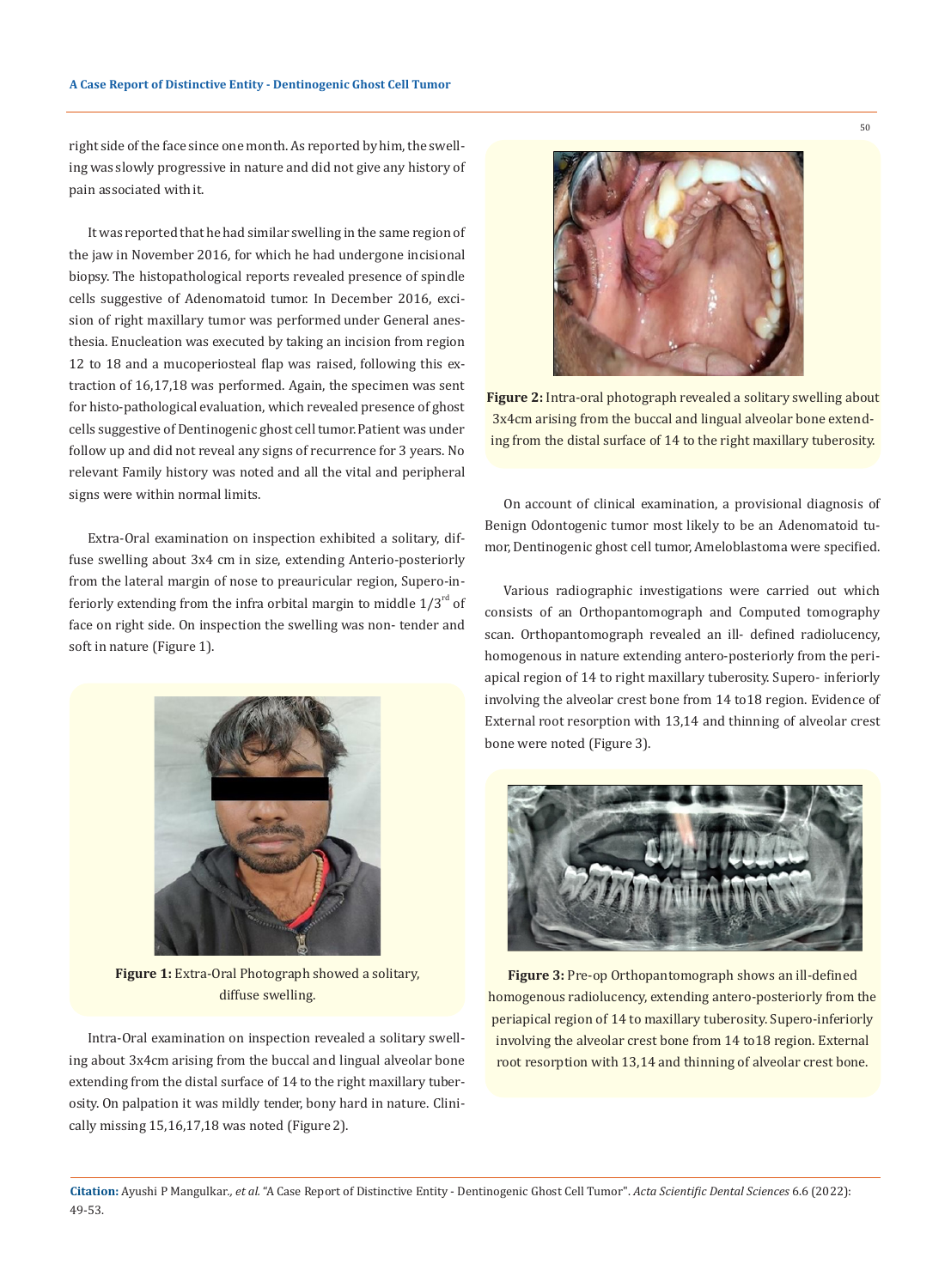Multislice multiplanar plain CT of maxilla revealed abnormal lytic expansile lesion involving the alveolar process of the rightside maxilla. It showed multiple thin septa within, involves hard palate and also extends into the maxillary antrum involving its lateral wall (Figure 4). Radiographic differential diagnosis included adenomatoid tumor, Ameloblastoma.



**Figure 4:** CT of maxilla revealed abnormal lytic expansile lesion involving the alveolar process of the maxilla on right side. It showed multiple thin septa within, involves hard palate and also extends into the maxillary antrum involving its lateral wall.

Followed by radiographic examination all necessary hematological investigation were performed and was immediately posted for surgery, hemimaxillectomy under general anesthesia was performed and was sent for histopathological evaluation for definitive diagnosis of lesion. Patient was under observation for 7 days and advised follow up after every 6 months.

Histopathological reports revealed areas of keratinization, islands of ghost cells and had foci with increased mitotic activity (Figure 5). Overall features were suggestive of Dentinogenic ghost cell tumor. Orthopantomograph was performed on follow up which showed well defined radiopacity in the form of wire from 11-28 suggestive of interdental arch bar wiring. Well defined radiolucency extending from distal surface of 11 to right maxillary tuberosity suggestive of surgical defect. It revealed no evidence of recurrence. Patient was provided with an interim obturator (Figure 6) and recalled after 6 months for follow-up.

#### **Discussion**

In the literature since 1962 till now, terminologies and classifications of COC have been proposed and practiced. Fejerskov and Krogh in 1972 suggested the term "calcifying ghost cell odontogenic tumor" [5].



**Figure 5:** Tissue Specimen after biopsy.



**Figure 6:** Histopathological slide shows areas of keratinization, islands of ghost cells and foci with increased mitotic activity.

The term COC is not entirely appropriate, because there could be the possibility of cystic degeneration taking place in the center of proliferating epithelial islands rather than epithelial changes developing in a pre-existing cyst wall. The presence of the ghost cells which might exhibit calcification and its proliferative potentiality may give rise to lesions of considerable size were some concerns raised by the authors.

In 1991, Buchner., *et al.* clinically classified COCs into central and peripheral lesions and further sub- classified each of them into cystic or neoplastic variants [6].

WHO classification given in 2005 has solved the conundrum related to the term "cystic" which was considered similar for "nonneoplastic" and could be misleading as there may be lesions which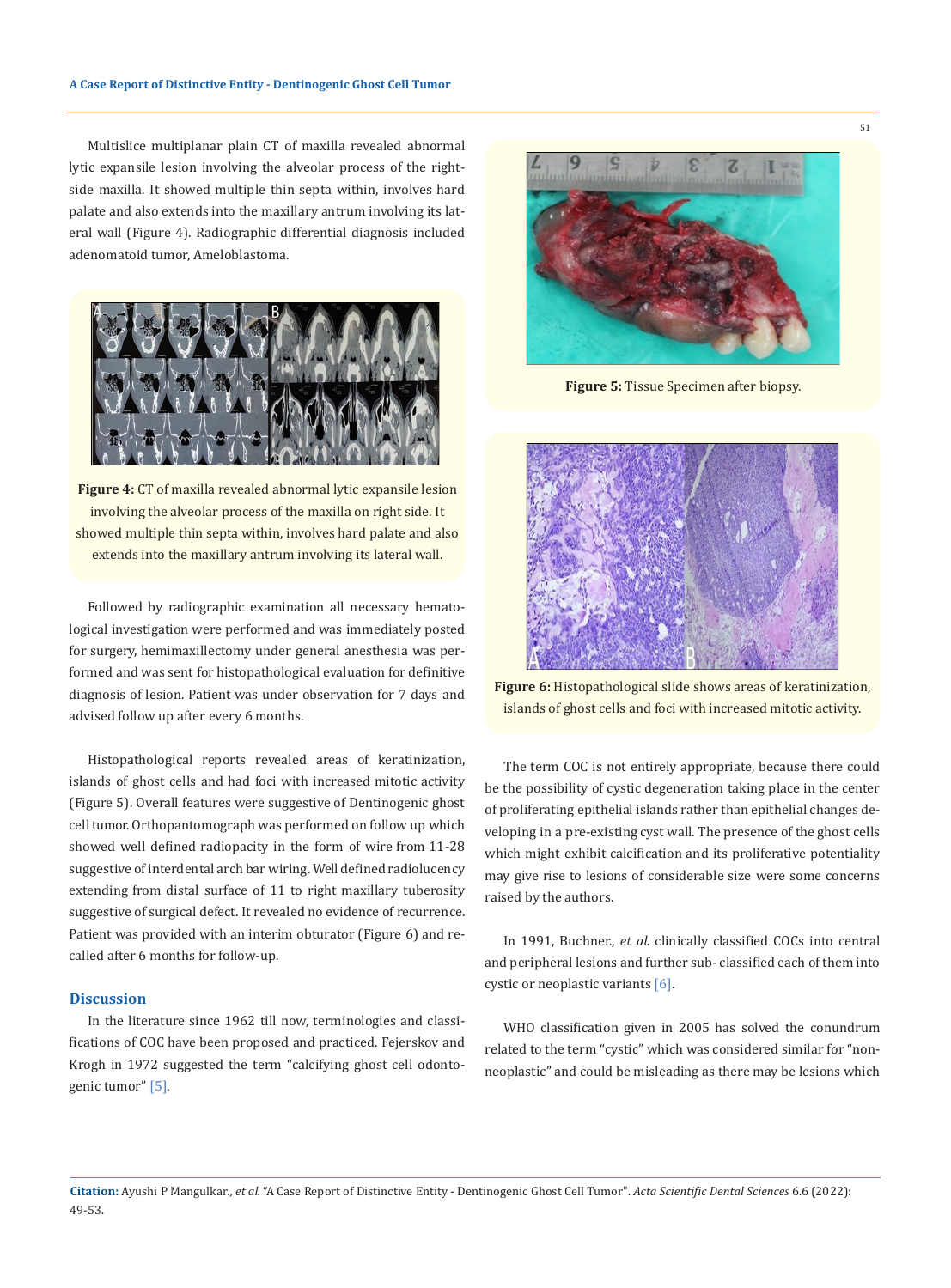demonstrates cystic architecture and still have extensive proliferative capacity. According to the WHO, the spectrum of odontogenic ghost cell tumors comprises CCOT, DGCT and ghost cell odontogenic carcinoma [7].

The latest edition of the World Health Organization Classification of Head and Neck Tumors described DGCT is a benign neoplasm, locally invasive, classified as a mixed epithelial and mesenchymal odontogenic tumor with about 60 cases described in the literature [7,8].

It can be central/intraosseous or, sporadically, peripheral/extraosseous, the former having a more aggressive behavior which influences its evolution. In our case the intraosseous variety of DGCT was found that is most commonly noted in the posterior region of the jaw  $[9]$ .

The peak incidence is not yet consensual, but occurs mostly from second to fourth decade like the patient in our case.

The clinical features of DGCT variants include visible swelling, which can be painful or painless with obvious facial asymmetry due to expansion of the jaw, with occasional occurrence of obliteration of the maxillary sinus or infiltration of the soft tissues which may occasionally accompanied by pus discharge, tooth displacement or mobility. According to the findings stated by konstantakis., *et al.* in 2013, DGCT may appear radiographically as radiolucent, radiopaque or mixed lesion. Lesions can be unilocular or multilocular with either well-defined or ill-demarcated margins  $[10]$ . This case portrayed an unilocular radiolucent lesion with ill-defined borders. Thinning of maxillary sinus walls was noted in our case and external root resorption of the involved teeth was noted.

Histo-pathologically DGCT is characterized by sheets and rounded islands of odontogenic epithelial cells seen in a mature connective tissue stroma [10]. A characteristic feature of DGCT is ghost cells, they are ellipsoidal keratinized epithelial cells with basic cellular outlines but loss of nuclei, with formation of foreign body granuloma and has potential to calcify. All these features can be identified using special stains such as van Gieson, Goldner, or Ayoub-Shklar histochemical stains.

The transformation of epithelial cells, metaplastic transformation of odontogenic epithelium, and squamous metaplasia with secondary calcification due to ischemia, degeneration of epithelial cells or as a result of apoptotic process are some of the theories of origin of ghost cells postulated in literature. The ghost cells are identified in other neoplasms such as odontomas, ameloblastomas and ameloblastic fibro- odontomas hence alone are not pathognonic of DGCT.

The one of the characteristic histopathological feature of DGCT is formation of dentinoid or osteoid material. This material is usually found in relation to ghost cells. According to Bafna., *et al*. dentinoid or osteoid material is mesodermal in origin because it is not found in luminal proliferation unless there is breach in the continuity of basement membrane due to outgrowth of connective tissue between the epithelial ghost cells [11]. Gorlin and his colleagues described it an inflammatory response of the body tissue to the masses of ghost cells. On further investigation by Abrams and Howell further stated that these masses of "ghost cells" induce granulation tissue formation which lays down juxtra-epithelial osteoid that may further calcify. On the other hand, Singhaniya., *et al.* were of the opinion that dentinoid stands for a metaplastic change in the connective tissue without the participation of granulation tissue [3].

It was stated by Soluk Tekkesin., *et al*. [12] that intraosseous DGCTs are more aggressive than their extraosseous counterparts. For intraosseous variant, if the tumor is showing ill-defined borders radiographically complete removal of the tumor is highly recommended in such cases. Depending upon its size or anatomic extent, tumor may require block excision or segmental mandibular resection or partial maxillectomy Our case was treated by partial maxillectomy. Sun., *et al.* found that DGCT's have a high rate of recurrence [13]. Our case has shown recurrence once. Currently, no significant signs of recurrence were noted.

#### **Conclusion**

Dentinogenic ghost cell tumor (DGCT) accounts about 1.9% to 2.1% of all odontogenic tumors and can be considered as a very rare neoplasm. In conclusion, we presented a rare recurrent case of DGCT in posterior maxilla highlighting its clinical, radiological and histopathological features. For accurate diagnosis circumspective investigation of the specimen by an adept oral pathologist should be requested in order to choose an appropriate treatment approach.

## **Acknowledgements**

None.

**Conflict of Interest** None.

52

**Citation:** Ayushi P Mangulkar*., et al.* "A Case Report of Distinctive Entity - Dentinogenic Ghost Cell Tumor". *Acta Scientific Dental Sciences* 6.6 (2022): 49-53.